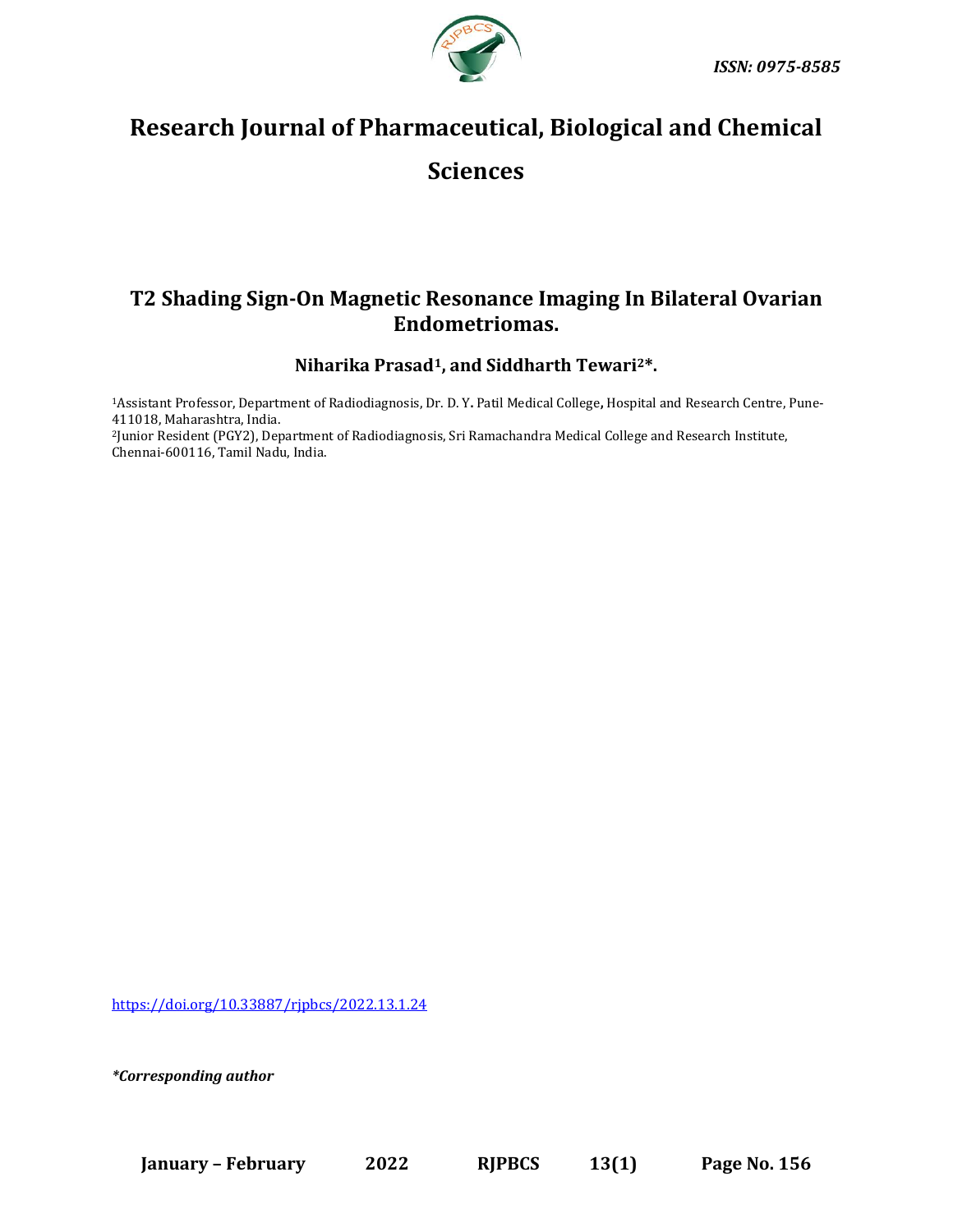

A forty-year-old female presented with lower abdominal pain and dysmenorrhea for the past four to six months. She had menorrhagia in her previous two cycles. No history of dyspareunia was present. She did not have any vaginal discharge, fever, or weight loss. There was no past myomectomy or Cesarean delivery. Pelvic examination was unremarkable except for mild tenderness. Lab investigations were within normal limits.

#### **Imaging Findings**

A transvaginal ultrasound was performed which revealed well-defined cystic lesions with few internal echoes in the bilateral adnexa. An eccentric, hypoechoic nodule with no vascularity was present within the left adnexal cyst. Uterus and endometrium appeared normal. Magnetic resonance imaging (MRI) of the pelvis showed a normal-sized, retroverted uterus. Her Cervix was normal. The right ovary showed a loculated, cystic lesion which was T1 hyperintense with T2 hypointensity, suggestive of T2 shading sign representing endometrioma (Figures 1-3). The left ovary showed a similar cystic lesion with a T2 hypointense, eccentric nodule representing a 'T2 dark spot'. A T2 hypointense fluid level was seen in one of the left ovarian follicles (Figure 3).

#### **DISCUSSION**

Endometriosis is the presence of ectopic endometrial glands outside the uterus. Ten percent of women of reproductive age may have this condition. [1] Atypical location and presentation can be a diagnostic difficulty and thus imaging is useful before treatment. The most common sites of involvement by endometriosis are the ovaries, uterine ligaments, pelvic cul-de-sac, pelvic peritoneum, fallopian tubes, rectosigmoid colon, and bladder. Spread to more distant sites is possible and iatrogenic spread can also occur during surgery or needle biopsy. [2,3,4]

A transvaginal ultrasound should be the first-line imaging examination when endometriosis is suspected. This is very helpful and has accuracy comparable to transrectal ultrasound for diagnosing intestinal lesions and it provides superior results than MRI for the assessment of deeply infiltrating endometrial implants in other locations, particularly small lesions of the uterosacral ligament and urinary bladder. [2] High specificity is associated with an adnexal mass with hyperintensity on T1-weighted MR images and hypointensity on T2 weighted images called 'T2 shading' on MRI. This degree of signal change is much greater than that of hemorrhagic cysts. T1-weighted fat-suppressed images must be included in the imaging protocol for endometriomas. Diffusion restriction can be present, thus making it difficult to differentiate it from other conditions like benign hemorrhagic ovarian cysts and benign mature cystic teratomas which also show restricted diffusion. [1] The T2 dark spot sign on MRI has been described to have high specificity for chronic hemorrhage and is a useful sign to differentiate endometriomas from hemorrhagic cysts. According to this study, T2 dark spots were defined as well-defined, discrete, markedly hypointense foci within an adnexal lesion on T2-weighted images. [3]

Several treatment options, hormonal and non-hormonal are available to provide symptomatic relief and to control the disease progression. However, the final diagnosis of endometriosis requires surgery and histopathological diagnosis. [5]

**Final diagnosis**

Bilateral ovarian endometriomas.

**Differential diagnosis**

Hemorrhagic ovarian cyst, Mature cystic teratoma, Tubo-ovarian abscess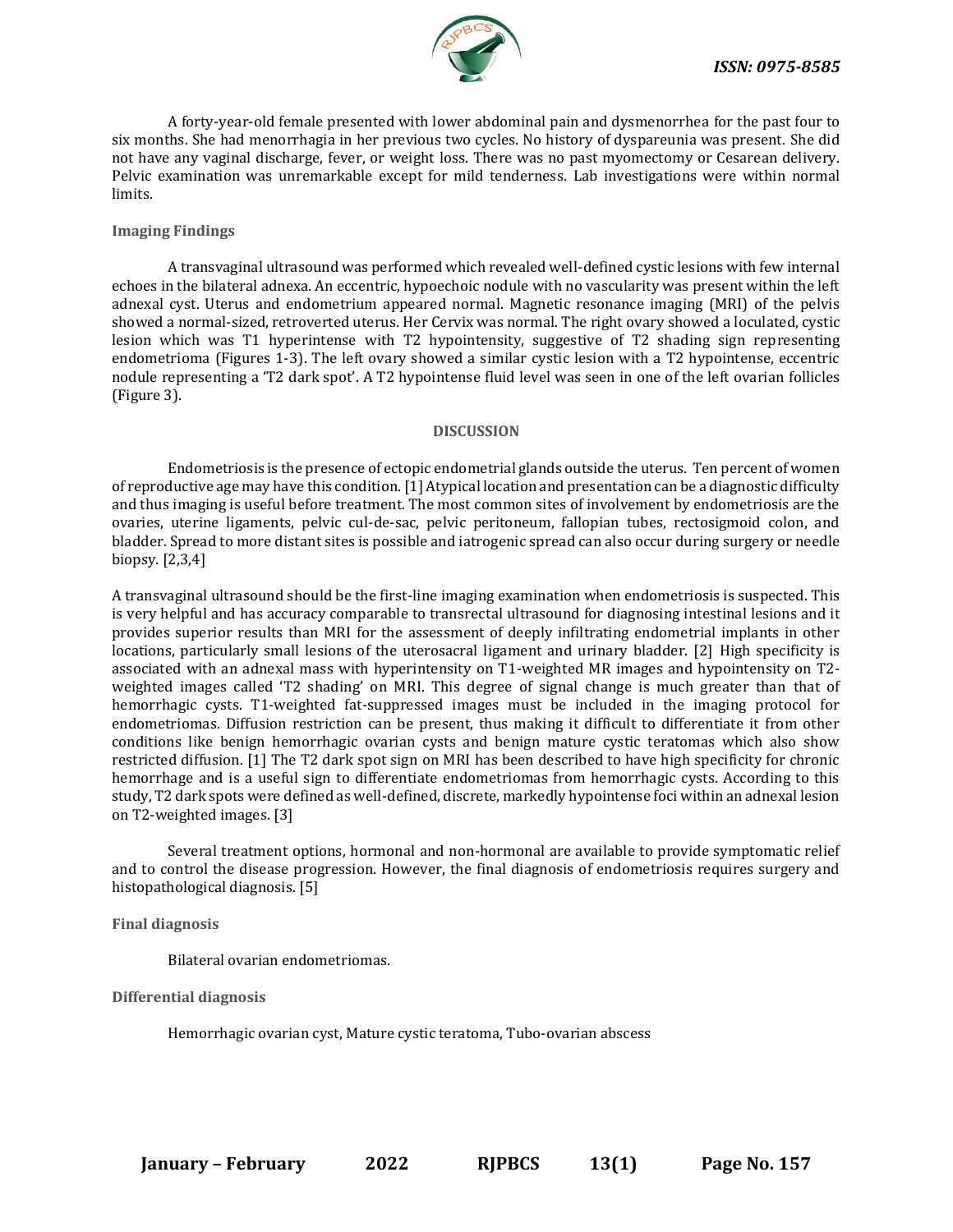

### **Figure captions and origin**



**Fig 1. Sagittal T1-weighted image shows a well-defined, hyperintense, cystic lesion in the right ovary measuring ~ 4x2.8x3.4 cm.**



**Fig 2. Sagittal T1-weighted fat-suppressed image shows the same findings.**



**Fig 3. Sagittal T2-weighted fat-suppressed image shows a well-defined cystic lesion measuring ~ 3.2x3x2.2 cm in the left ovary. A T2 hypointense nodule is seen within it, representing a 'T2 dark spot'. The T1 hyperintense lesion appears as T2 hypointense, thus representing 'T2 shading'. Uterus appears normal in size and mildly retroverted.**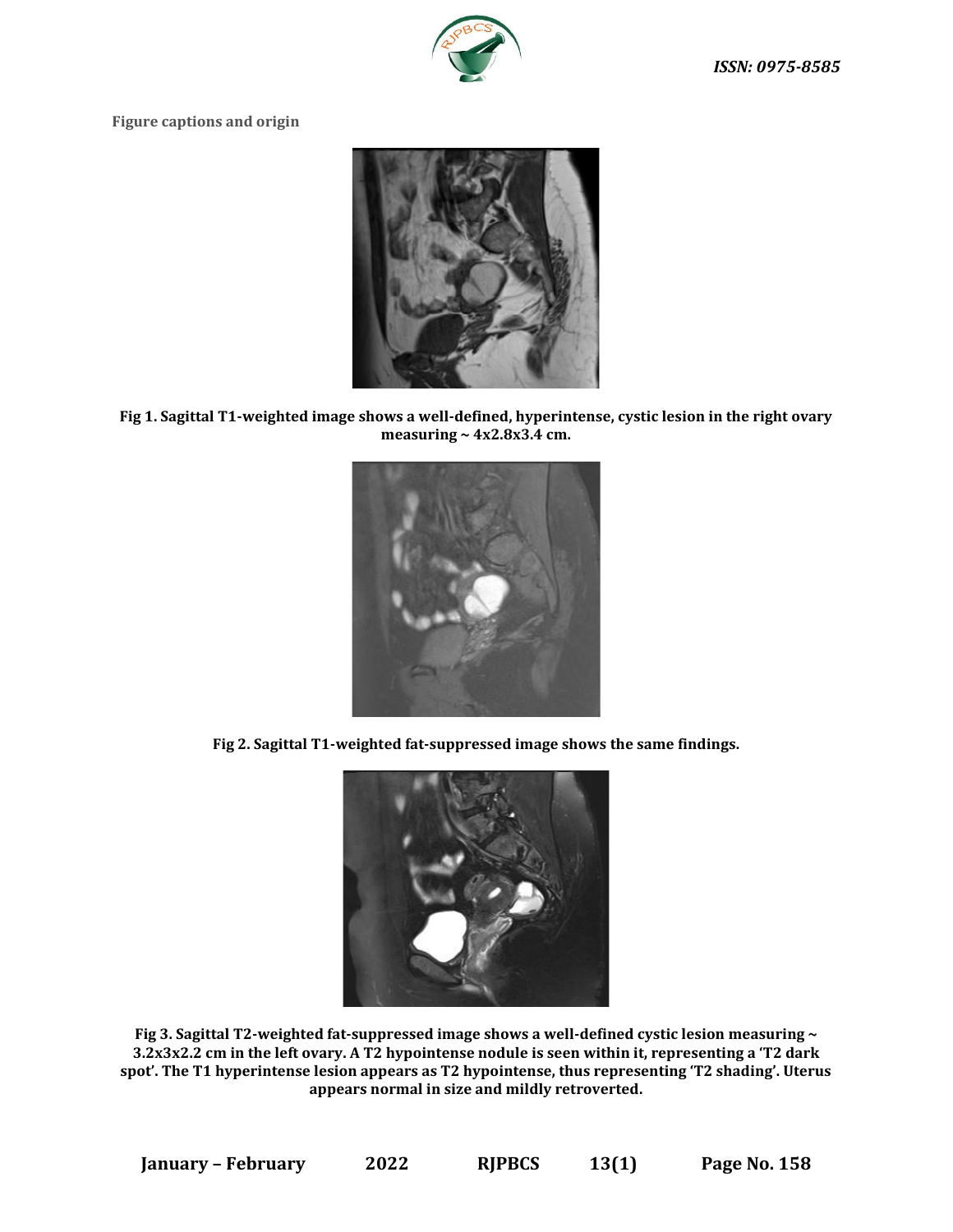



**Fig 4. Axial plane T2-weighted image shows the hypointense right ovarian lesion and a hemorrhagic fluid level in one of the left ovarian follicles.**



**Fig 5. Axial diffusion-weighted image shows patchy, mildly increased diffusivity within the right ovarian lesion. (Obtained at b values of 50 and 800 sec/mm2) However, it is hypointense compared to the left ovarian follicle.**



**Fig 6. Corresponding Apparent diffusion coefficient (ADC) images show hypointensity in the right ovarian lesion, suggestive of diffusion restriction.**